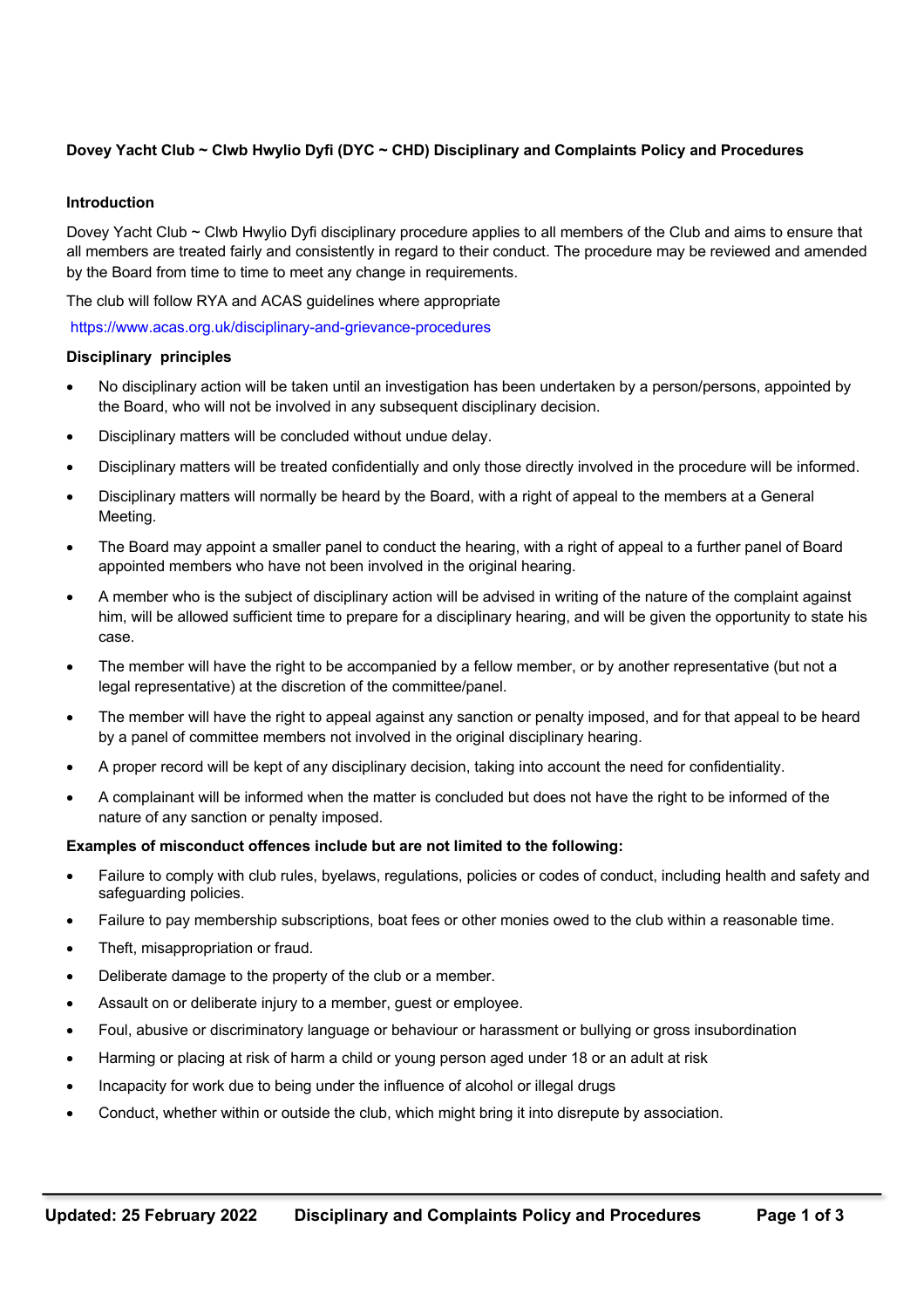## **Disciplinary Procedure**

## **Receipt of complaint**

- 1. A complaint is received by the club and passed to the Commodore and acknowledged.
- 2. The Commodore informs the Board that a complaint has been received and appoints a member to investigate it.
- 3. If the presence at the club of the member who is the subject of the complaint may put others at risk, his membership and/or attendance may be temporarily suspended pending the investigation and the outcome of any subsequent disciplinary hearing.

## **Investigation**

- 4. The matter is investigated; this may include speaking to the complainant and gathering statements from any witnesses. In the case of failure to make a payment, it may involve checking the club's financial records.
- 5. If, during the course of the investigation, it appears that the member may have committed a criminal offence, this may be reported to the Police and the internal disciplinary procedure will be put on hold until any Police investigation and subsequent prosecution has been concluded.

# **Hearing**

- 6. If appropriate the Commodore appoints three committee members to make up a Disciplinary Committee, (the member who conducted the investigation may be asked to present the case on behalf of the club excluding any member who is related to either the complainant or the member who is the subject of the complaint, and any member who has been involved in a previous disciplinary action involving the same member.
- 7. The date, time and venue for the disciplinary hearing are decided, allowing sufficient time for the member to prepare his case.
- 8. The member is informed in writing of the nature of the complaint, is asked to attend the disciplinary hearing, informed of his right to be accompanied and provided with copies of this procedure, any relevant documents and witness statements.
- 9. If the member is unable, for good reason, to attend on the appointed date, the Disciplinary Committee should endeavour to agree a suitable alternative date. If the member is unable to agree a mutually acceptable date within a reasonable period, the hearing may take place in his absence.
- 10. The disciplinary hearing takes place.
- 11. No witnesses or statements should be introduced at the hearing without prior notice and copies of all written evidence must be produced for consideration prior to the hearing, to be available in advance to the parties.
- 12. The Disciplinary Committee may adjourn the hearing to allow further evidence to be referred to if the Disciplinary Committee considers it fair to do so.

## **Decision**

- 13. The Disciplinary Committee decides whether misconduct has taken place, and if so decides on an appropriate and proportionate sanction or penalty.
- 14. After the Disciplinary Committee has reached a decision, the subject of the complaint will be notified in writing of such decision and informed of any penalties within 7 days of the decision being reached, penalties will be effective from the date of the decision. If relevant, the member should be informed of his right of appeal and the timescales involved.
- 15. A record is made of the disciplinary decision.